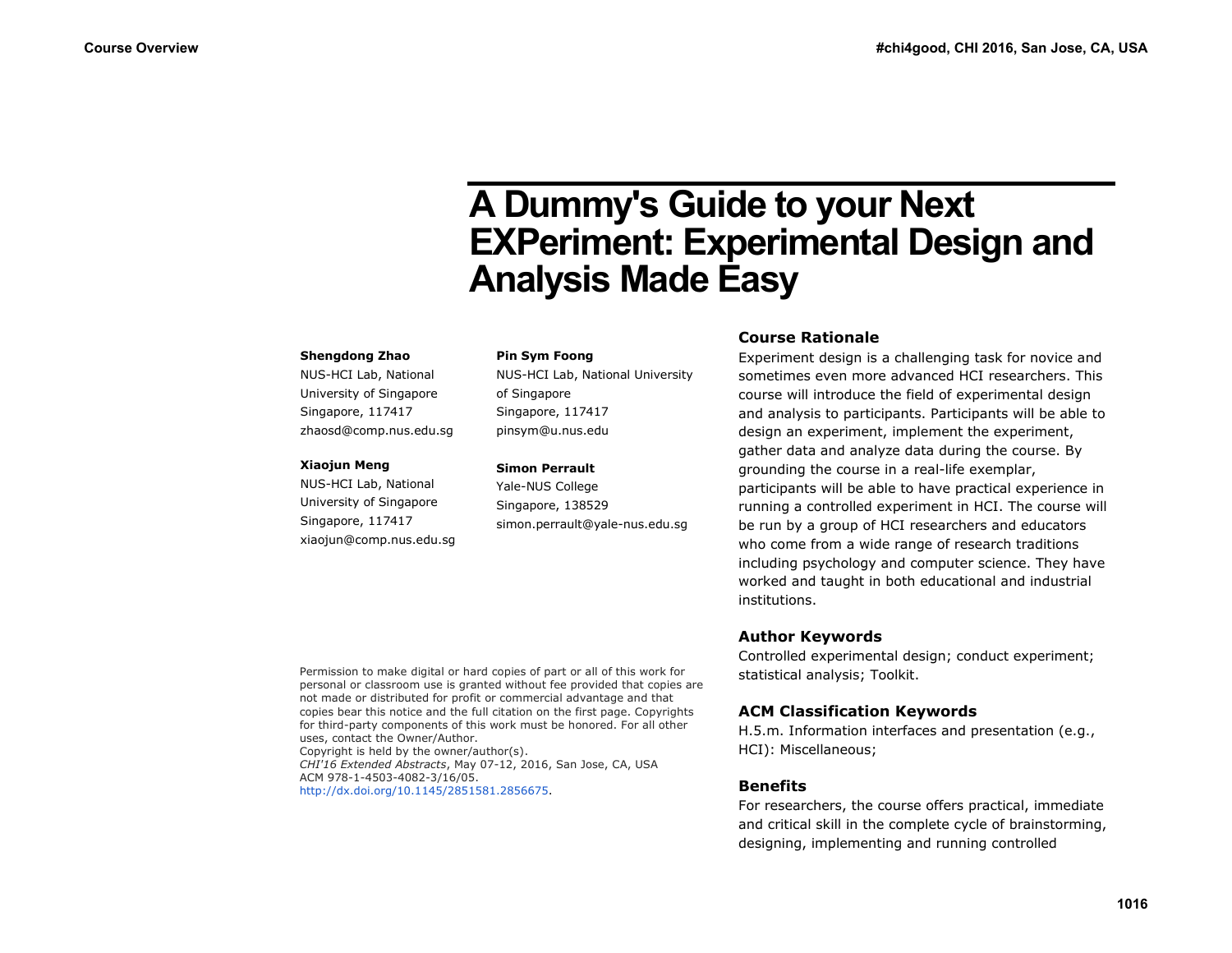experiments. This course is structured on sound pedagogical principles rooted in Cognitive Load Theory [4,6] and the principle of *scaffolding* [5]. These ideas are embodied in the online tool we use, so that we can provide ongoing benefits beyond the duration of the course.

Secondly, instructors in the subjects of experimental design and HCI methods may benefit by learning to use NexP as a pedagogical tool. In our evaluation of NexP, we have found that the 5-step structure is easily taught in different faculties. Students' feedback suggests that this tool has helped them to understand experimental design better.

## **Content**

The course has three sessions, each session lasts about 80 minutes. In the first session, we introduce a 5-step approach of experimental design. In the second session we will teach participants how to use an experiment design software (NexP) to design and conduct a known experiment. Finally, in the third session we introduce basic concepts of statistical analysis and how to perform analysis on the data they gathered.

## *Session 1: The 5-Step Approach*

In this first session, we present the five step approach and support each step with relevant examples. We also discuss potential issues that may appear for each step and how to avoid them. The five steps are:

- 1.Define the research question
- 2.Determine variables
- 3.Arrange conditions
- 4.Decide blocks and trials

## 5.Set instruction and procedures

## *Session 2: Design and running the bubble cursor experiment using NEXP*

In session 2, we first introduce NexP, a web-based beginner-friendly experimental design and running platform that implements our 5-step approach. Participants will practice with NexP by reproducing the Pie Menu vs. Linear Menu study [1]. We then introduce a second exemplar (Bubble Cursor [2]), and ask the participants to replicate this experiment. They can even extend the existing study with more test conditions. Once the experiment is designed, we provide the Bubble Cursor code so that the participants can carry out the experiment in class with their classmates. The four instructors will facilitate the process and answer any questions raised by the participants.

## *Session 3: Statistical analysis*

We will first give a mini-lecture of basic statistical concepts, including normal distribution, central limit theorem, t-Test, and ANOVA. We then introduce a software package called JASP to the participants. Participants will be given sample data to practice various t-tests and ANOVA. After the practice, the participants will be asked to analyze the experimental data generated in session 2 and generate a report.

# **Learning objectives**

The course has two main objectives – to help participants expand and improve their understanding of the design of controlled experiments, and to enable participants to design and implement moderately complex controlled experiments in the field of HCI.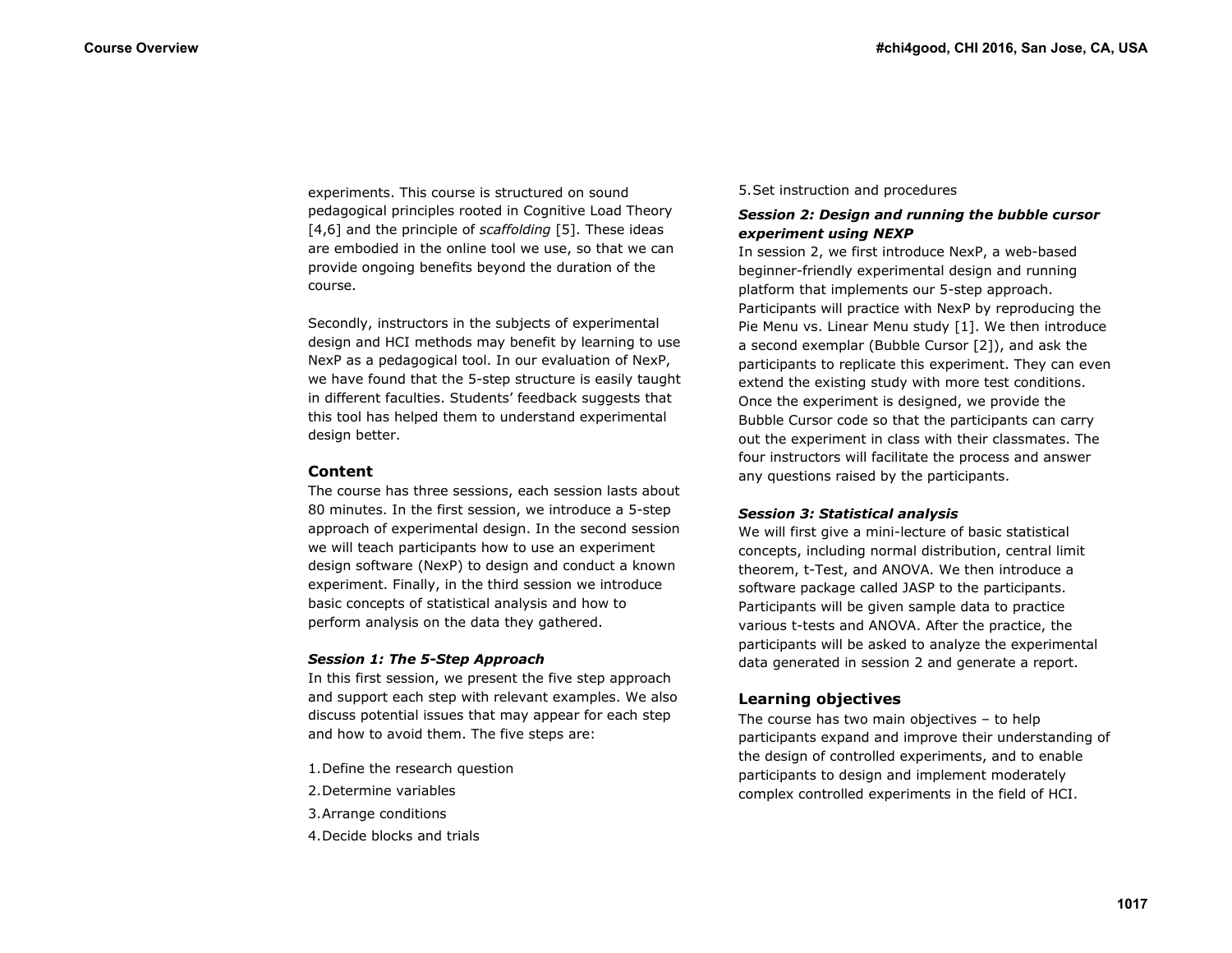#### *Controlled Experiments*

The first half of the course focuses on how HCI researchers create the evidentiary trial that permits a scientific claim to be made about the system in question. For instance, the course will help participants to discern between factors that affect human performance and manipulated variables that help to answer the research question. Once this is done, the participants will be able to formulate a testable, provable research hypothesis.

#### *Design and Implementation*

In our work with undergraduates, we have seen that experimental *design* alone is insufficient to create a true understanding of how to make an experimental claim and the proving of that claim. We believe it is important that beginner researchers *implement* the experiment as well. By running the test they have formulated, gathering the data, and completing the planned analysis of the data, students will gain a more thorough understanding of the decision making process that goes into designing experiments. This completes the learning loop [3]. Thus, the second objective of the course is to permit participants to run a full implementation of the experiment, with data gathered from their fellow classmates. The ensuing analysis and discussion will cement the learning.

#### **Participants**

Although the course's title involves the term *dummy's guide*, the content of the course is suitable for researchers with all levels of expertise. Beginner researchers can walk away with the basic knowledge of controlled experiment design and analysis, the ability to use two software packages for designing, running, and analysis of experiment. Intermediate and more

advanced researchers can obtain a new methodology to teach controlled experiment design, and tools and shortcuts to help them to more effectively design, conduct, and analyze their experiments.

## **Prerequisites**

This course is open to all participants, and no prerequisites are required.

## **Presentation format**

The presentation will be delivered in PowerPoint. In between the presentations, there will be quizzes and exercises that the participants need to complete on paper. Some exercises and the running of the bubble cursor experiment will be performed on computers. Participants are required to bring their own laptop so that they can use the web-based tools.

## **Instructor background**

**Shengdong Zhao** is an Assistant Professor in the Department of Computer Science, National University of Singapore. He started and currently manages the NUS HCI research lab. He has a wealth of experience in developing new interface tools and applications, and a regular contributor to the SIGCHI conference (mentioned by ACM Interaction Magazine as the most prolific author in Asia at the ACM SIGCHI conference for the last six years). He has been teaching controlled experiment design and analysis for more than 6 years at various schools in Asia and in Europe. Shengdong's website: [http://www.shengdongzhao.com](http://www.shengdongzhao.com/)

**Xiaojun Meng** is currently a fourth year PhD candidate in the Department of Computer Science, School of Computing, National University of Singapore. He has eight years of experience as a programmer. His current